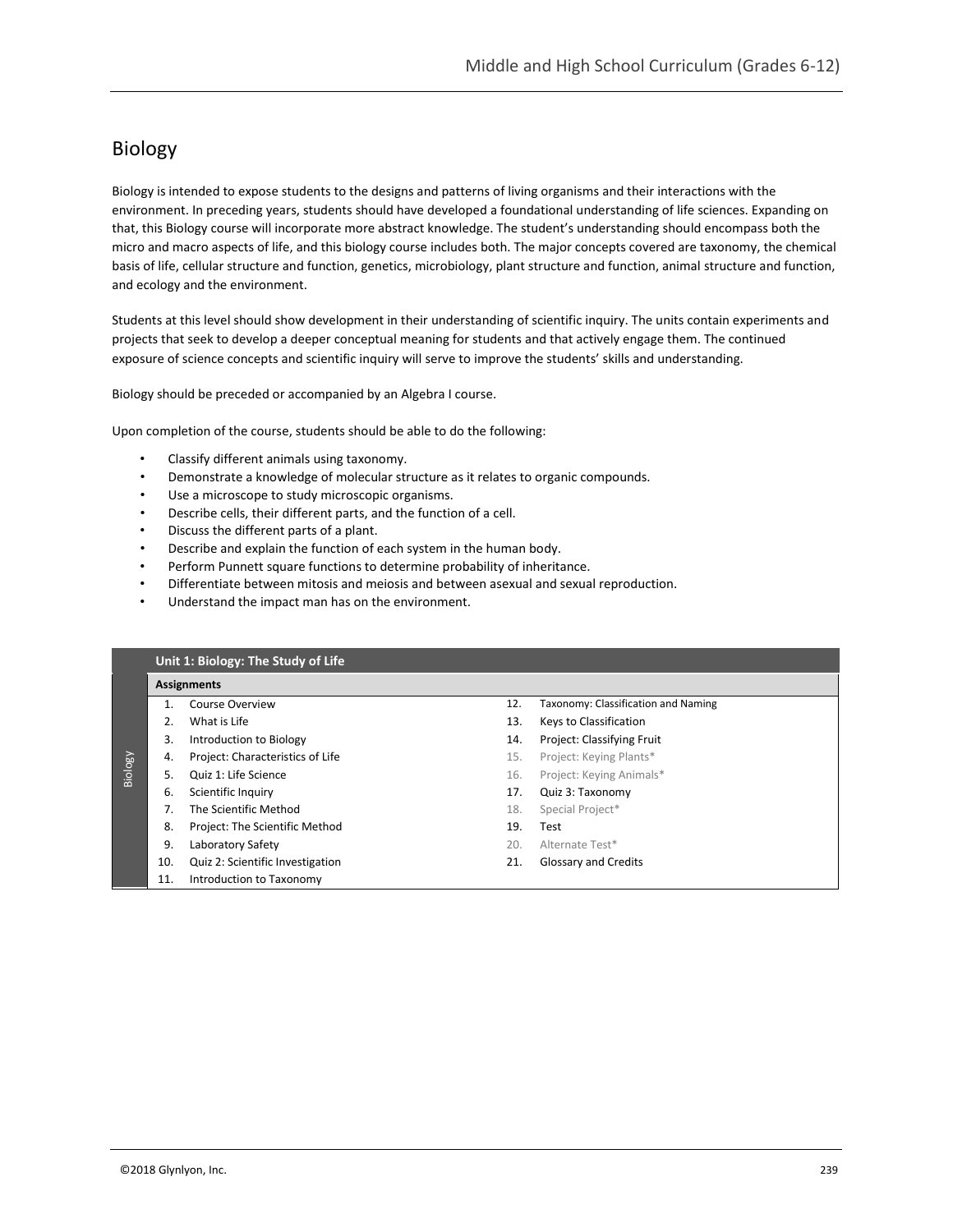|         |     | <b>Unit 2: Biochemistry</b>           |     |                                      |  |  |  |
|---------|-----|---------------------------------------|-----|--------------------------------------|--|--|--|
|         |     | Assignments                           |     |                                      |  |  |  |
|         | 1.  | Life Chemistry                        | 13. | Carbohydrates and Lipids             |  |  |  |
|         | 2.  | Atoms, Elements, and Compounds        | 14. | Experiment: Sugar and Starch         |  |  |  |
|         | 3.  | <b>Chemical Bonds</b>                 | 15. | Proteins, Enzymes, and Nucleic Acids |  |  |  |
|         | 4.  | <b>Experiment: Static Electricity</b> | 16. | <b>Experiment: Enzyme Action</b>     |  |  |  |
| Biology | .5. | <b>Chemical Reactions</b>             | 17. | Nutrition                            |  |  |  |
|         | 6.  | Quiz 1: Introduction to Biochemistry  | 18. | Research Paper: Why Eat Your Greens  |  |  |  |
|         | 7.  | Chemistry of Water                    | 19. | Quiz 3: Macromolecules               |  |  |  |
|         | 8.  | <b>Experiment: Water Properties</b>   | 20. | Special Project                      |  |  |  |
|         | 9.  | Acids, Bases, and pH                  | 21. | Test                                 |  |  |  |
|         | 10. | Experiment: pH Indicators             | 22. | Alternate Test                       |  |  |  |
|         | 11. | Carbon of Life                        | 23. | Glossary and Credits                 |  |  |  |
|         | 12. | <b>Quiz 2: Biochemical Essentials</b> |     |                                      |  |  |  |
|         |     |                                       |     |                                      |  |  |  |
|         |     | $L = L$                               |     |                                      |  |  |  |

### **Unit 3: Cells**

# **Assignments**

- 1. Cell Theory
- 2. Project: Introducing the Microscope
- 3. Cell Overview

Biology

Biology

- 4. Quiz 1: Introduction to Cells
- 5. Cell Structures and Functions
	- 6. Project: Plant, Animal, and Algae Cells
	- 7. The Plasma Membrane
	- 8. Project: Virtual Lab Osmosis
	- 9. Experiment: Osmosis
- 10. Quiz 2: Cell Structures
- 11. Cell Regulation
- 12. Project: Homeostasis
- 13. Quiz 3: Homeostasis
- 14. Special Project\*
- 15. Test
- 16. Alternate Test\*

14. Special Project

15. Test 16. Alternate Test 17. Glossary and Credits

17. Glossary and Credits

10. Quiz 2: Intracellular Energy 11. Energy Flow in Ecosystems 12. Project: Energy Flow in Ecosystems 13. Quiz 3: The Flow of Energy

# **Unit 4: Cell Energy**

# **Assignments** 1. Laws of Thermodynamics

- 2. Energy Transformations
- 3. Project: Energy Laws
- 4. Quiz 1: Introduction to Energy
- 5. Photosynthesis: Energy Production in Plants
- 6. Experiment: Photosynthesis Reactions
- 7. Cellular Respiration: Anaerobic Phase
- 8. Cellular Respiration: Aerobic Phase
- 9. Project: Respiration in Muscles

# **Unit 5: Cell Division and Reproduction**

#### **Assignments** 1. Types of Reproduction

|         |     | Types of Reproduction                         | 11. | Quiz 2: Types of Cell Division |
|---------|-----|-----------------------------------------------|-----|--------------------------------|
|         |     | <b>Experiment: Asexual Plant Reproduction</b> | 12. | Cell Cycle and Regulation      |
|         | 3.  | Fertilization                                 | 13. | Cell Differentiation           |
| Biology | 4.  | Project: Reproduction Research                | 14. | Project: Stem Cell Research    |
|         |     | Quiz 1: Introduction to Reproduction          | 15. | Quiz 3: Cell Cycles and Growth |
|         | 6.  | Cell Division: Fission                        | 16. | Special Project*               |
|         |     | Project: Fragmentation                        | 17. | Test                           |
|         | 8.  | <b>Cell Division: Mitosis</b>                 | 18. | Alternate Test*                |
|         | 9.  | <b>Project: Stages of Mitosis</b>             | 19. | <b>Glossary and Credits</b>    |
|         | 10. | <b>Cell Division: Meiosis</b>                 |     |                                |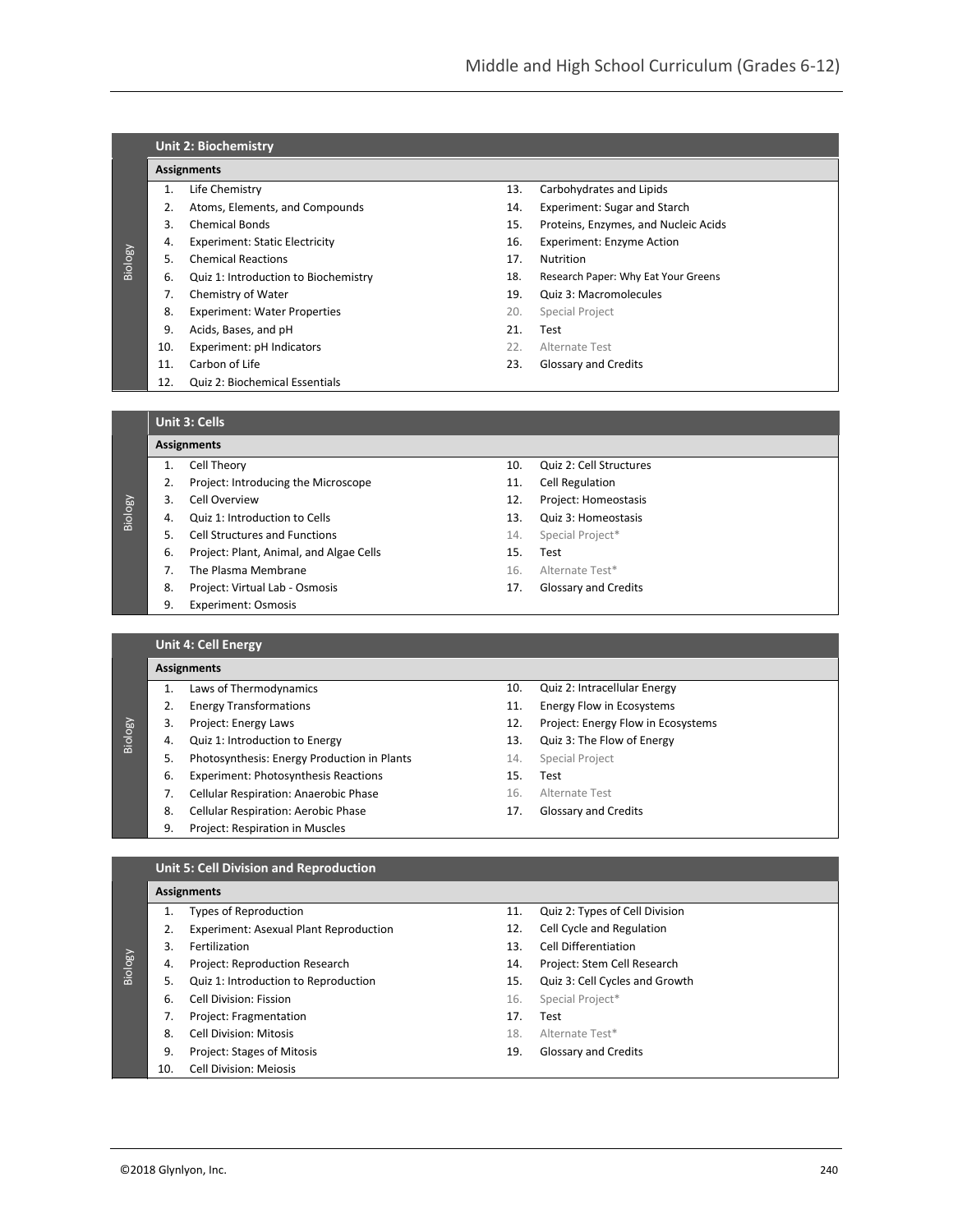# **Unit 6: Semester Review and Exam**

**Assignments**

- Biology 1. Review
	- 2. Exam
- 3. Alternate Exam- Form A
- 4. Alternate Exam- Form B

12. Quiz 2: Patterns of Inheritance

18. Quiz 3: Introduction to Evolution

13. Evolutionary Basics 14. Project: Natural Selection 15. Patterns of Evolution 16. Evolutionary Evidence 17. Project: Morphology

19. Special Project\*

21. Alternate Test\* 22. Glossary and Credits

20. Test

| <b>Unit 7: Genetics and Heredity</b> |
|--------------------------------------|
|--------------------------------------|

#### **Assignments**

Biology

Biology

**Biology** 

- 1. DNA and RNA
- 2. Project: Building DNA
- 3. Chromosomes and Genes
- 4. Project: Karyotypes
- 5. Experiment: Molecular Genetics\*
- 6. Quiz 1: The Molecules of Genetics
- 7. Mendelian Genetics 8. Inheritance
- 9. Project: Punnett Squares
- 10. Probability
- 11. Project: Testing Probability

# **Unit 8: Microbiology and Biodiversity**

#### **Assignments**

- 1. Archaea and Eubacteria Kingdoms
- 2. Bacteria
- 3. Viruses
- 4. Project: Pathogens—Bacteria or Virus?
	- 5. Quiz 1: Prokaryote Kingdoms
	- 6. Protista Kingdom: The Protozoa
	- 7. Project: Protozoan Cultures
	- 8. Protista Kingdom: Algae
- 9. Project: Algae Cultures
- 10. Fungi Kingdom
- 11. Project: Fungi Cultures
- 
- 12. Quiz 2: Protista and Fungi Kingdoms
- 13. Plantae Kingdom
- 14. Animalia Kingdom: Invertebrates
- 15. Animalia Kingdom: Chordates and Vertebrates
- 16. Project: Plant and Animal Research
- 17. Quiz 3: Plantae and Animalia Kingdoms
- 18. Special Project\*
- 19. Test
- 20. Alternate Test\*
- 21. Glossary and Credits

## **Unit 9: Plants**

# **Assignments**

- 1. Cells and Tissues
- 2. Organs
- 3. Experiment: Stem Transport
- 4. Quiz 1: Plant Structures
- 5. Plant Necessities
- 6. Reproduction
- 7. Experiment: Flower Dissection
- 8. Experiment: Seed Dissection\*
- 9. Experiment: Cones\*
- 10. Growth and Development
- Control Systems
- 12. Experiment: Plant Growth
- 13. Quiz 2: Plant Reproduction and Growth
- 14. History and Diversity
- 15. Uses of Plants
- 16. Project: Plant Usage
- 17. Quiz 3: Plant History and Usage
- 18. Special Project\*
- 19. Test
- 20. Alternate Test\*
- 21. Glossary and Credits